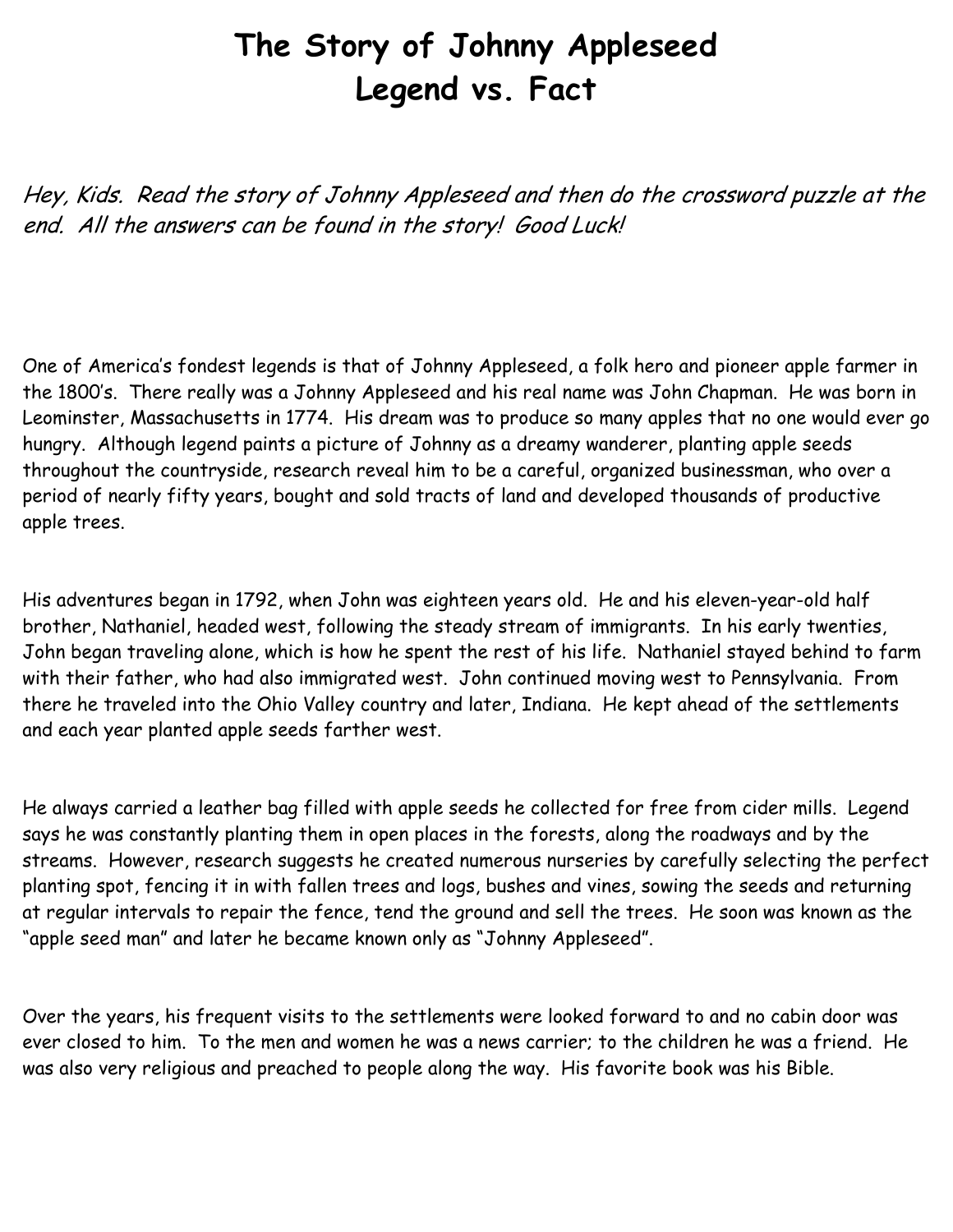He made friends with many Indian tribes and was known to have learned many Indian languages well enough to converse. He lived on food provided by nature and he never killed animals. Though appearing poor, he was not a poor man. He accumulated more cash than he needed by selling his apple trees and tracts of land. He never used banks and relied instead on an elaborate system of burying his money. He preferred to barter and trade food or clothing rather than collect money for his trees. It was more important a settler plant a tree than pay him for it.

Johnny Appleseed is described as a man of medium height, blue eyes, light-brown hair, slender, wiry and alert. Folklore has also described him as "funny looking" because of the way he dressed. It is said he traded apple trees for settler's cast-off clothing. He was known to give the better clothing to people he felt needed it more than he. This could be why legend says he wore only coffee sacks with holes cut out for his arms as clothing. He rarely wore shoes, even during the cold of winter. It is said he could walk over the ice and snow barefooted and that the skin was so thick on his feet that even a rattlesnake couldn't bite through it. Another legend says he wore a mush pot on his head as a hat. This is unlikely since pots of the time were made of heavy copper or iron, but it is more likely he wore someone else's castoff hat or made his own out of cardboard. He rarely sought shelter in a house, since he preferred to sleep on bare ground in the open forest with his feet to a small fire.

In 1842, Johnny made his last trip back to Ohio after spending 50 years walking throughout the countryside. While there, he moved into the home of Nathaniel, the half brother with whom he began his remarkable journey. On March 18, 1845, he died of pneumonia at the age of seventy-one. He was visiting his friend, William Worth, in Indiana. Legend says it was the only time he was sick in his whole life. He is buried in an unmarked grave near Fort Wayne, Indiana.